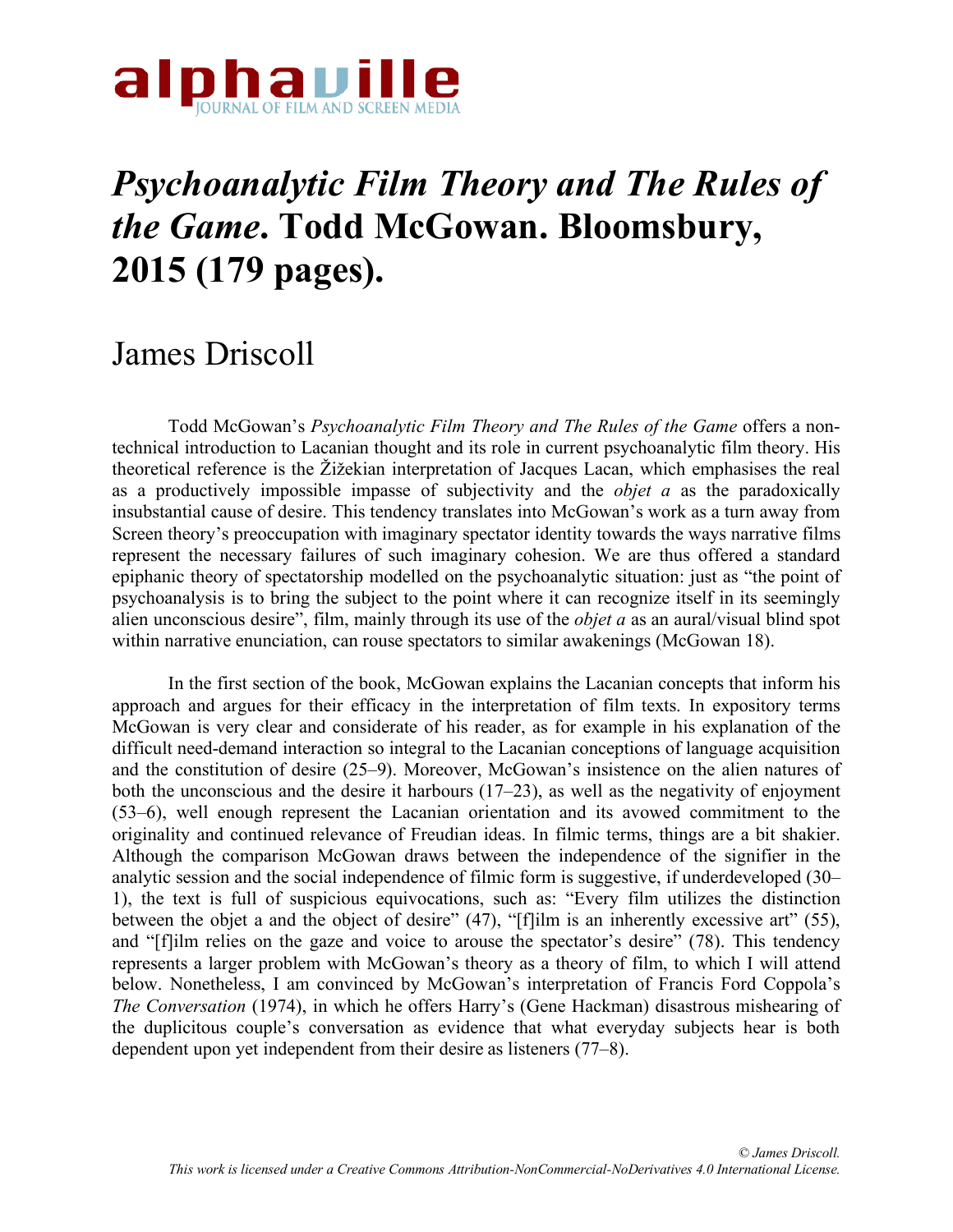In the second section, McGowan then applies the concepts he has developed to a close analysis of Jean Renoir's *The Rules of the Game* (*La règle du jeu*, 1939). But rather than evaluate his hermeneutic, which is effective like any other, I want to focus on McGowan's critique of Screen theory and its centrality to his project. McGowan separates himself from Screen theory by arguing that the latter was not actually psychoanalytic but rather a political appropriation of Lacan marred by theoretical misunderstanding. To this end, he accuses Screen theory of two main infractions: (1) its "subject" with which spectators are said to identify is overly deterministic and does not reflect the reality of the Lacanian concepts from which it is built; (2) Screen theory cannot account for either the desire or the enjoyment of the spectator, since the determined subject position it elaborates cannot accommodate the inherent alienations of desire or the real excesses of enjoyment (56–63, 168–9). Since for McGowan the matters of desire and enjoyment constitute a first principle of film analysis, it thus follows that Screen theory has no bearing on the reality of film (17). As McGowan puts it, in dismissive language that should by now sound routine, "popular spectatorship is a political nightmare from which Screen theorists dream of emancipating us. But this is a nightmare of their own creation that has nothing to do with actual psychoanalytic theory or actual spectatorship" (60).

Now, it is really only the negation of the first supposed error, the assumption of a subject, which leaves McGowan free to confirm through narrative film that desire and enjoyment condition spectatorship. This requisite dismissal is not particular to McGowan but rather reflects the definitive abandonment in film studies of Totality and its Subject, which has yielded our most common methodological paradox: the totalising gesture is over with, so pick and apply your worldview. McGowan's book is a clear example of the reification that founds this methodology in that he layers Lacanian concepts onto the social field, which is acceptable, but then transparently applies them to film as though film were not a representational practice operating in relative autonomy within the social field.

Thus when it comes time to model "actual spectatorship" on these concepts, McGowan's text immediately invites us to revisit questions of social-historical determination and a mediating subject. For example, when McGowan correctly explains that fantasy determines the Other as falsely whole, but then notes that late Tarantino films represent the ideological dangers of such determination, we should ask: what exactly connects these different instances of the Other (49– 52)? What subjective structures function such that fantasy, as found in the general social field or the analytic session, can be depicted or experienced in film? These questions also challenge McGowan's assumption that Joan Copjec's critique of Screen theory is unanswerable (63–7). This critique, which predates and influences McGowan's present work, maintains that whereas apparatus theory determines its subject by the mere perception of representation, a Lacanian conception of the visual field understands the subject of representation as motivated by that which *escapes* her initial sense (Copjec 59, 65–71). Apparatus theory can only account for what is avowedly there, *hic et nunc,* while Lacanian representational experience is founded precisely on what is *absent* from representation, namely a surmise of the Other's desire. Thus, for Copjec, apparatus theory—which McGowan presently conflates with Screen theory—is not Lacanian but Foucauldian, in that its posited apparatus always exercises the same generative power, with no heed paid to the negative, subtractive elements of subjectivity (62).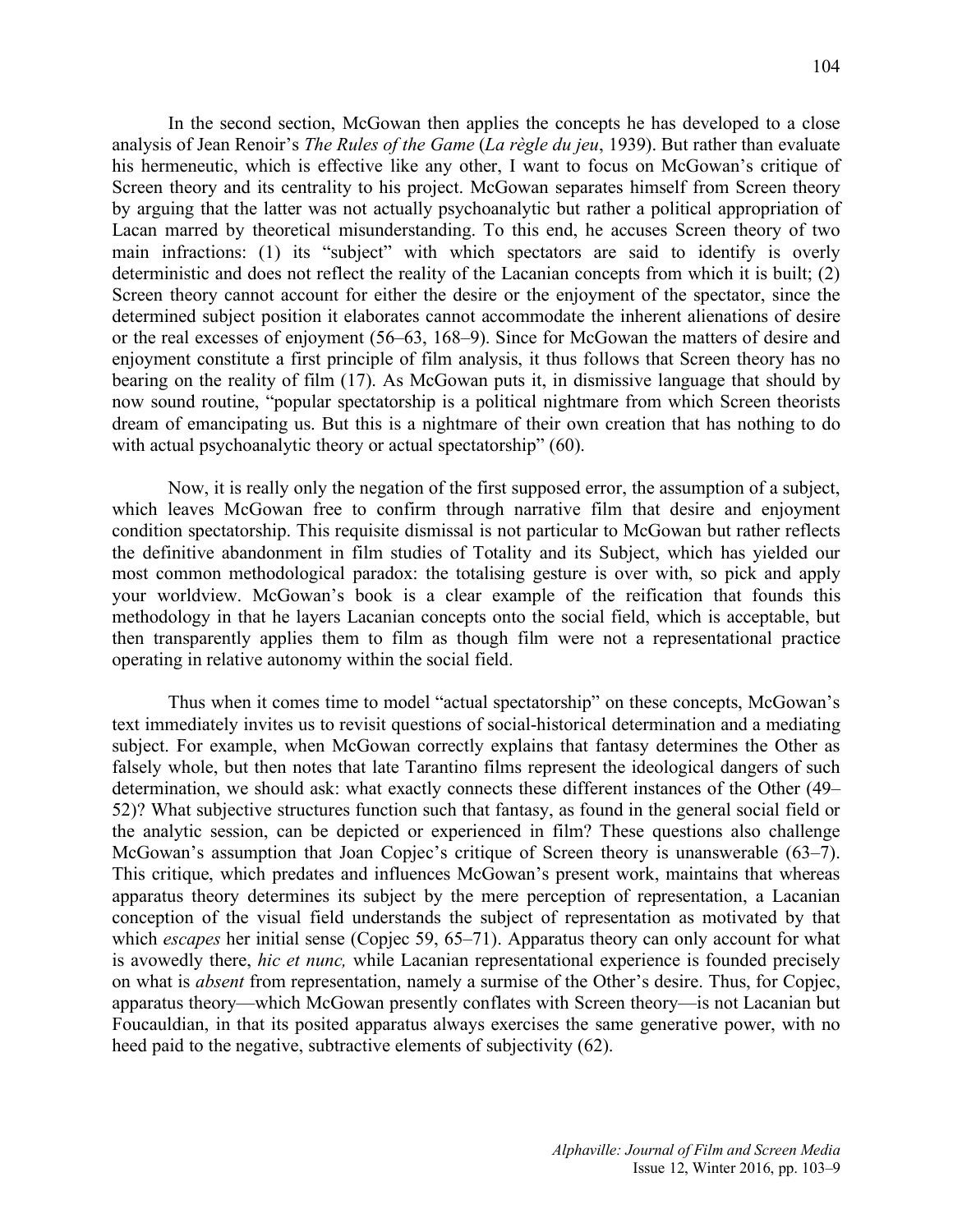If we are not careful, we will fail to notice that, in the hands of McGowan and Copjec, these critiques and their objects are in fact competing worldviews, not theories of film. While Copjec is correct to point out that Screen theory operated in ignorance of the structural gaps Lacan installed in vision, it remains unexplained how a more authentically Lacanian visual field actually transfers to a historical-social visual field that is nonetheless very much determined. There is absolutely no mention in Copjec's text of medium specificity or the changes that occur when life-world subjectivity, Lacanian or not, becomes viewing subjectivity. With this in mind, we are better able to understand the disagreement between Copjec and Raymond Bellour over Copjec's text that McGowan narrates and interprets (65–6). While it may be true that Raymond Bellour betrays a defensive theoretical incapacity in his reply to Copjec, he is also right that her revisions of the Lacanian aspects of Screen theory do not neutralise its aim as a knowledge practice, which was the placement of film within a historical-material totality.

The point is that if we fail to account for the social ontology of viewing subjectivity, McGowan's privileged concepts of desire and enjoyment cannot be found in film beyond thematic content interpretation and conceptual analogue. And if the rejection of hitherto theories of this ontology presently rests on egregiously simplified criticisms, such as McGowan's attribution to Jean-Louis Baudry that "[i]n the cinema, one can gain a sense of identity through the act of seeing heroic figures on the screen. I see Sandra Bullock or Denzel Washington acting in a specific way, and I model myself on them" (59), we should feel obliged to respond with scrutiny. Thus, as both a corrective to McGowan's methodological assumptions and an attempt to better situate his discourse, I think it worthwhile to quickly rehearse the construction of Jean-Louis Baudry's apparatus subject, with an eye towards integrating McGowan's basic questions of desire and enjoyment.

Baudry's "Ideological Effects of the Basic Cinematographic Apparatus" is also implicitly based on a question: how did the film camera acquire its social function as a privileged means of representing reality? To find the answer, Baudry looks back to the pictorial convention of perspective. According to Baudry, at a certain moment in Western history representation began providing spectators with a localised intuition of Being in its entirety. Although each perspective painting depicts particular content and reflects the style of its producer, perspective as a conventional grid confirms for the spectator that what she sees is firstly a communication from the infinite anonymity of reality (Baudry, "Ideological Effects " 41–2). Perspective accomplishes the serial reproduction of this sense by formally standardising an ideational horizon that (a) understands abstract space as the physical and experiential origin of the world and (b) sees in all phenomenal appearance a primary affirmation of that anonymous, conditional space (Hauser 388–9). This dialectical tandem of ideational horizon and formal materialisation is serially transferred via an anonymous "subject", or an apperceived way of looking that is enacted and displaced by the particular contents of each perspective frame.

Baudry argues that the film camera is functionally determined to adopt and improve this ideational standard of neutral space and appearance ("Ideological Effects" 42–4). It adopts this standard by effacing the differences between individual photographs and restoring to captured moments their continuity of movement. Reality is thus better reproduced in its spatial nature. However, in so doing, the camera does not reproduce the "subject" of spatial representation but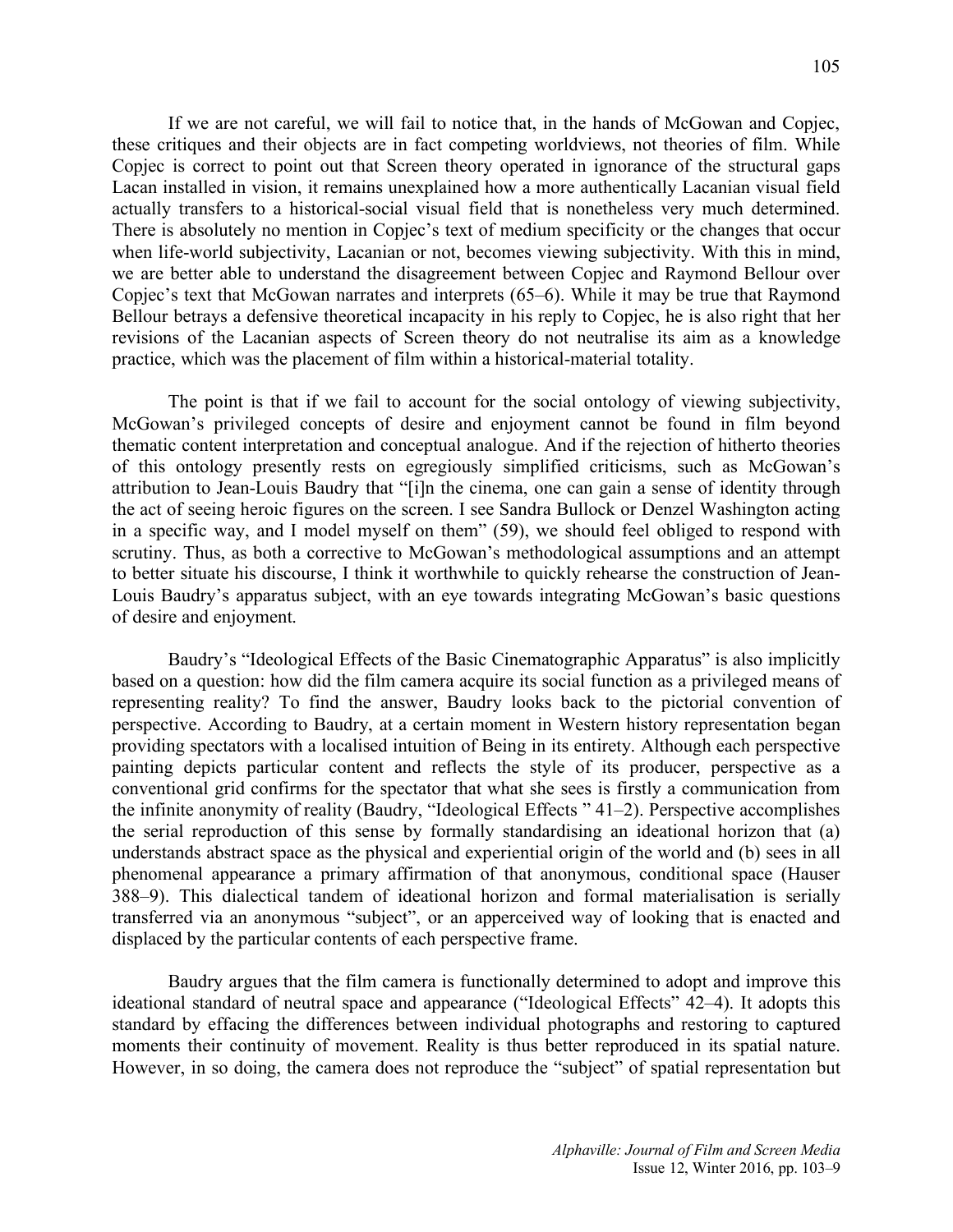*embodies* it as a mobile subject now wandering that space. This embodiment materialises an ideational transition from the reality of spatial anonymity to a reality of infinite availability.

At this point *alienation* shows itself as conditioning the relationship between the camerasubject and the reality it sees/captures. In the first place, the idea of infinite reality and its mobile visibility are the conditions of all diegesis, no matter how abstract or fantastical. There is diegesis because a sense of plausible reality is spontaneously attached to any figurative film representation. However, since this idea conditions all diegesis, and thus functions as an intangible origin, it can never be directly experienced, only displaced through apperception. Consequently, reality as the ideational horizon of diegesis always retains an alienated independence from the representations it occasions.

Apparatus theory sees in this alienation between conditional idea and conditioned representation a translation of the reified alienation between appearance and reality. Here we reach an important and necessary revision; apparatus/Screen theories are not psychoanalytic theories but theories of reification. If we define reification as the experience of external reality as malevolently independent, and reorient these theories towards such a view of the social field, we can better understand Daniel Dayan's remarks that "the film-discourse presents itself as *a product without a producer*, *a discourse without an origin*. It speaks. Who speaks? *Things speak for themselves and of course, they tell the truth*" (qtd. in McGowan, 62; emphasis added). These phrases, which call to mind John Ellis's profound formula that in narrative cinema "it seems as though reality is telling itself" (60), are direct translations of Georg Lukács's insight that reified individuals experience reality as though it produced itself from nothing.

The camera-subject of apparatus theory sees reality in this way, and the "subject-effect" it yields, the "transcendental subject", is modelled on the subjective/objective alienation that produces a reified world; just as humanity actually produces its world yet experiences that world as self-generating, the camera as "transcendental subject" produces representations that it then experiences as though it did not produce them. Scholars tend to ignore or stumble over this conception because they believe Baudry cannot provide either the ontology of or the motivation for an identification with this subject. Both can be supplied. Regarding its ontology, I have insisted on the ideational horizon of space/reality precisely because the spectator-subject position of the apparatus is not an A-to-B effect but the production in time of a concrete ideational stance already operative in the social field. The transcendental subject is a trans-individual subject that expresses a specific and determined way we *already* look at the world, since the film camera is socially understood as itself a subject who, like spectators, sees the world firstly as an *ex nihilio* field of alienated appearance. Thus, to speak of "identification with" the camera is not exactly accurate, since apparatus spectatorship is not a matter of occupying *the same position as* the camera but a position *alongside* the camera. This position must be taken literally for one to grasp Baudry's theory: the spectator does not identify with the camera but watches reality unfold along with the camera.

Regarding motivation, we should note that Baudry actually posits that the production and experience of alienated diegesis is predicated on desire. In his second article, "The Apparatus: Metapsychological Approaches to the Impression of Reality in Cinema", Baudry contends that film is rooted in the wish to "[obtain] from reality a position, a condition in which what is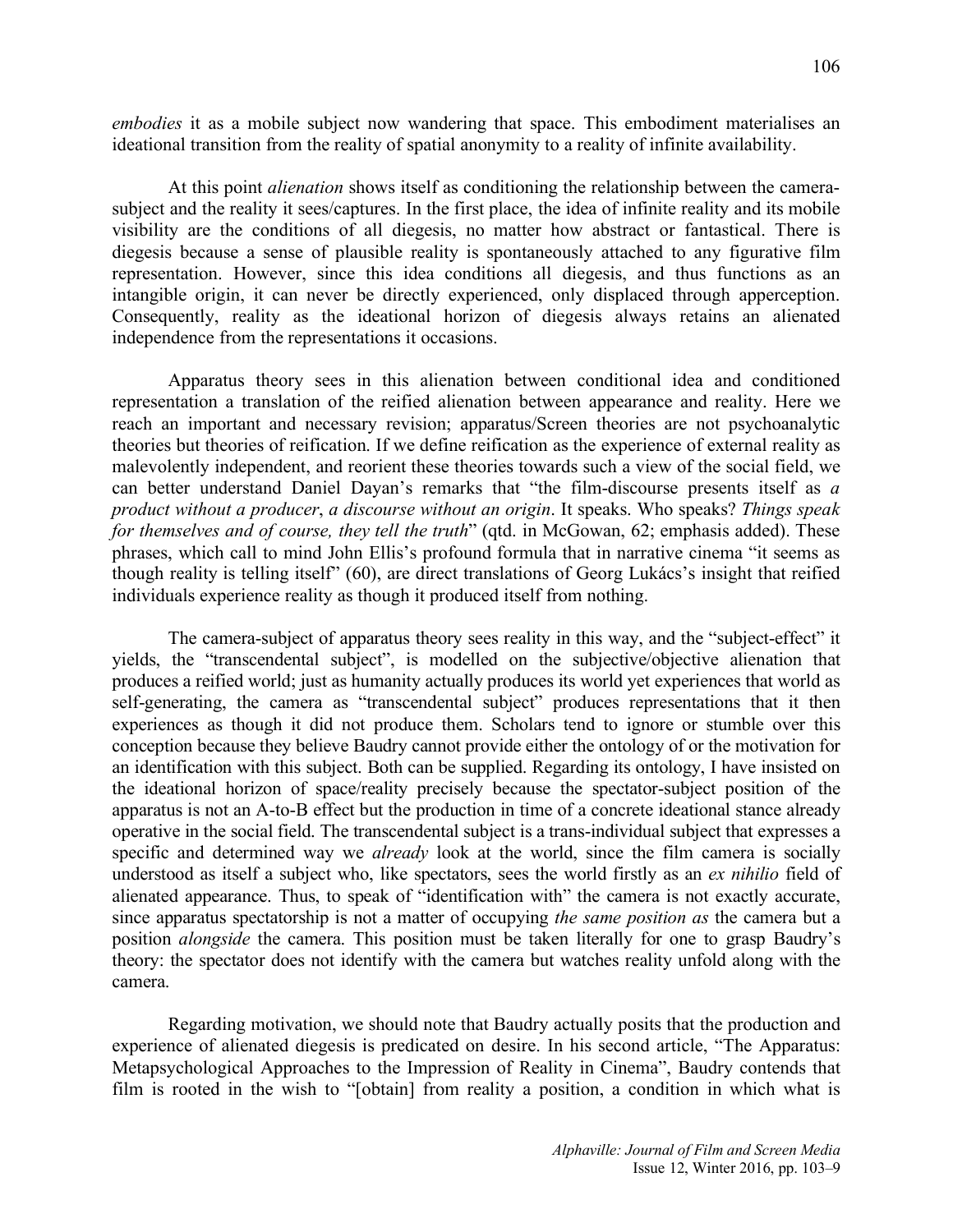perceived would no longer be distinguished from representations" (Baudry, "Apparatus" 121). When he describes the filmic determination of this wish as a "quasi-hallucination endowed with [a] real-effect which cannot be compared to that which results from ordinary perception", he translates reification into a visual field in which appearance verifies the reality it represents but retains an ontologically mystified separation from it ("Apparatus" 122). Moreover, Baudry's dictum that "the spectator identifies less with what is represented, the spectacle itself, than with what stages the spectacle, makes it seen, obliging him to see what it sees" suggests to me that we understand the camera as a desiring subject whose desire inspires the spectator to look (Baudry, "Ideological Effects" 45). Since the camera cannot actually command the subject to see but is rather a trans-subjective element of a social field, its rhetorical "obliging" resonates well with McGowan's Hegelian-Kojèvean axiom that subjects only begin to desire when they surmise that the Other does so (McGowan 27–8). That is, the spectator identifies with the camera because he or she suspects that what the camera sees, in this conception alienated reality as representation, is desirable.

The notion of a desiring camera becomes even more plausible when we consider that the camera-subject actually *enjoys* this type of display. In his 1976 study of *A Clockwork Orange*  (Stanley Kubrick, 1971), Thomas Elsaesser demonstrates that the film was so successful, but also so culturally confusing, because it provided audiences a unique opportunity to enjoy their daily experience of alienation. Importantly, Elsaesser contends that viewers experience this enjoyment not as a result of character identification but rather because the film activates their desire to see the world as determined beyond their reach (195–7). Textually speaking, this reading explains why the film's implied viewer enjoys when Alex (Malcolm McDowell) meets with situations that go against his interests; the film's most stirring moments are not those depicting the droogs' antisocial behaviour but rather those in which Alex meets with a determined fate, such as his late run-in with the droogs-turned-policemen or his subjection during the Ludovico demonstration. In each case, the desire of the spectator is enacted by Wendy (credited as Walter) Carlos's electronic rendition of "Funeral for Queen Mary", which functions as *objet a* in McGowan's sense by implicating the spectator's desire for determinism and thus exposing the dependency of the frame on that very desire (McGowan 75).

Left thusly, we would have a tenuous social-formal verification of McGowan's insistence that enjoyment is an excessive and self-negating experience (53–6). However, when we add to this reading Charles Barr's empirical observation that British critics enjoyed the film precisely because they confused alienation with camera objectivity, McGowan's axiom in turn verifies our tandem theses that (a) the camera is a subject who desires alienation and (b) this desire expresses and enacts a fundamental desire of spectators. That is, the case of *A Clockwork Orange* provides an example of the camera as an enjoying subject who through the desire for and enjoyment of alienation unifies the historical-material ontology of spectator positioning with the historical particularities of text and audience.

I am as unsure as McGowan whether this conception constitutes a "political nightmare", but it does seem closer to what "actual spectatorship" might be (McGowan 60). My point in this exercise is that when we approach film from the historical-material view Baudry represents, we end up doing more with McGowan's concepts than he himself is capable of. We integrate his aims and concepts into a more comprehensive knowledge.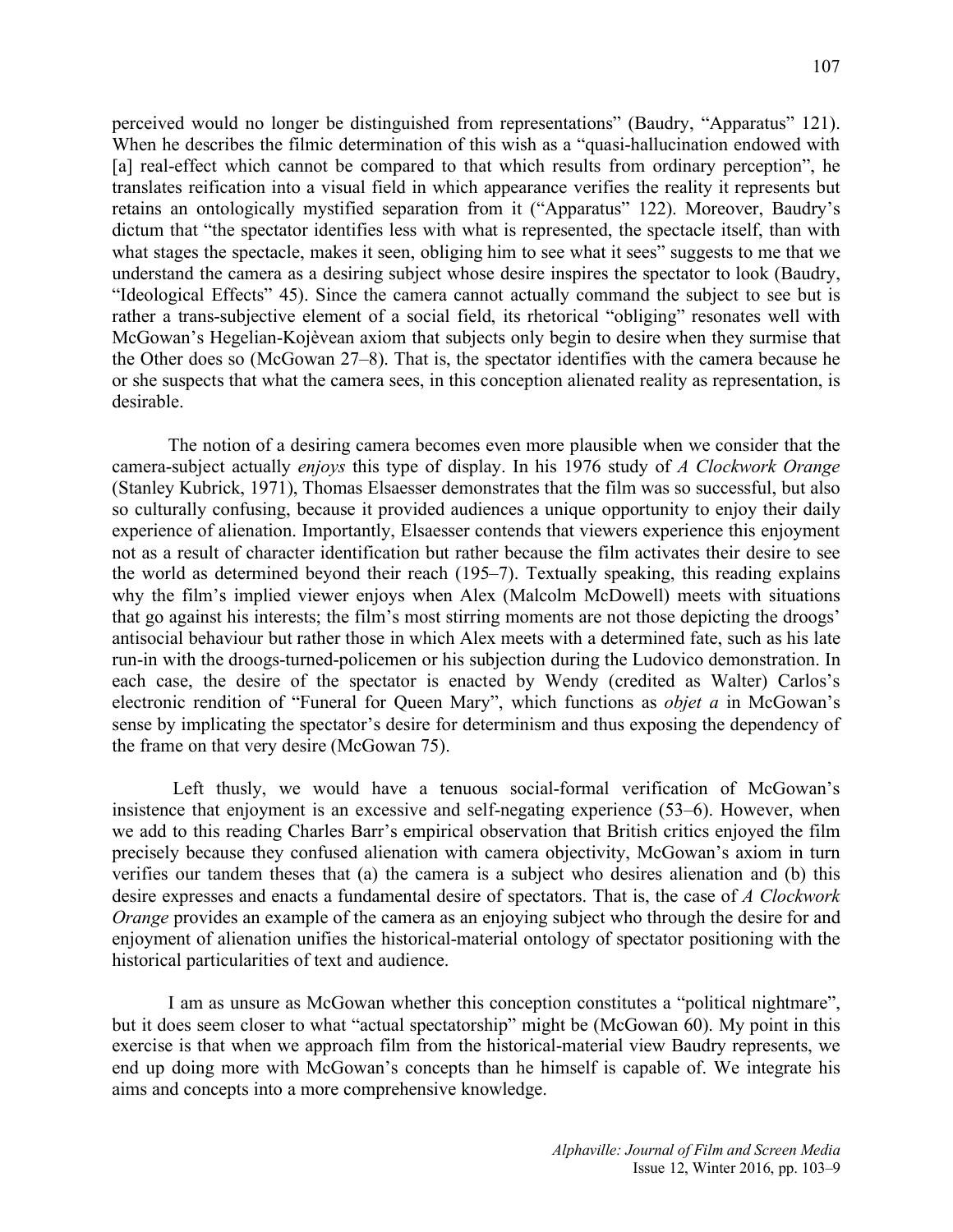Now, McGowan of course does not want comprehension but a theory of spectatorial awakening in which narrative film shows us that the status quo is sufficiently antagonistic. By "antagonism" McGowan means the productive impossibility of social harmony, which he describes thusly in his rejection of Jung's preference for symbolic *opposition*: "For psychoanalysis, however, the real antagonism not only dooms every symbolic order to failure; it is also the condition of possibility for the symbolic order's existence" (36). Three pages later we get the prescription, founded on this necessity, that "we should not imagine that we can do anything but instead recognize our capacity for doing the impossible amid the antagonistic constraints that the symbolic order proffers" (39). While one might be tempted to read in this diagnosis a translation of the analytic aim, I suggest rather that with the opposition apparatus/McGowan we are once again in the presence of cultural-critical world visions, which I am tempted to name castration/antagonism vs. alienation/reconciliation.

With this opposition I do not wish to demonise McGowan's position as apolitical in some facile invocation of alternative representation as a horizon for social change. Rather, I want to point out that McGowan's own emphasis on the capacity of conventional narrative film to awaken spectatorial desire is a disingenuous and equally facile rendition of the ethic of the "duped", which in Lacanianism names a somewhat aristocratic abandonment to the necessary alienations we face as speaking beings. But whereas the duped asks that one dramatically and even spiritually revel in the impossibilities of knowledge, desire, and transparent self-expression, McGowan only seems interested in emphasising the virtues of viewing conventional narrative films. That is, for McGowan the duped is a way to be anti-elitist.

In any case, from my perspective this implicit emphasis on the already-radical nature of the status quo, which in fact motivates the inadequately transparent application of his concepts to film *as film*, explains why McGowan is both incapable of integrating other film practices into his theory yet avowedly hostile to them. For example, because he limits himself to narrative film, McGowan could have no way of seeing that the formal similarities between Peter Gidal's Structuralist/Materialist film *Clouds* (1969) and the opening shots of Jean-Luc Godard's *Passion*  (1982) invite us to ponder film history as an impossible antagonism between diegesis and abstraction, which, as Baudry points out, the camera in fact enacts ("Ideological Effects" 42). Such a task would involve positing determined modes of spectatorship, tied to determined forms, which are elaborated and contested within extrafilmic discourses such as theory, interviews, etc. Attention to desire and enjoyment would undoubtedly be of use here, but McGowan can only tell us that the early Godard is more political because he is more enjoyable, and that reflexive filmmaking hides desire from spectators (73, 90). And so, if I cannot convince anyone of the continued relevance of apparatus theory, I at least hope to have shown that reified academic theories have much lower ceilings than those with historical-material ambitions.

## **References**

Barr, Charles. "*Straw Dogs*, *A Clockwork Orange* and the Critics." *Screen*, vol. 13, no. 2, 1972, pp. 17–31.